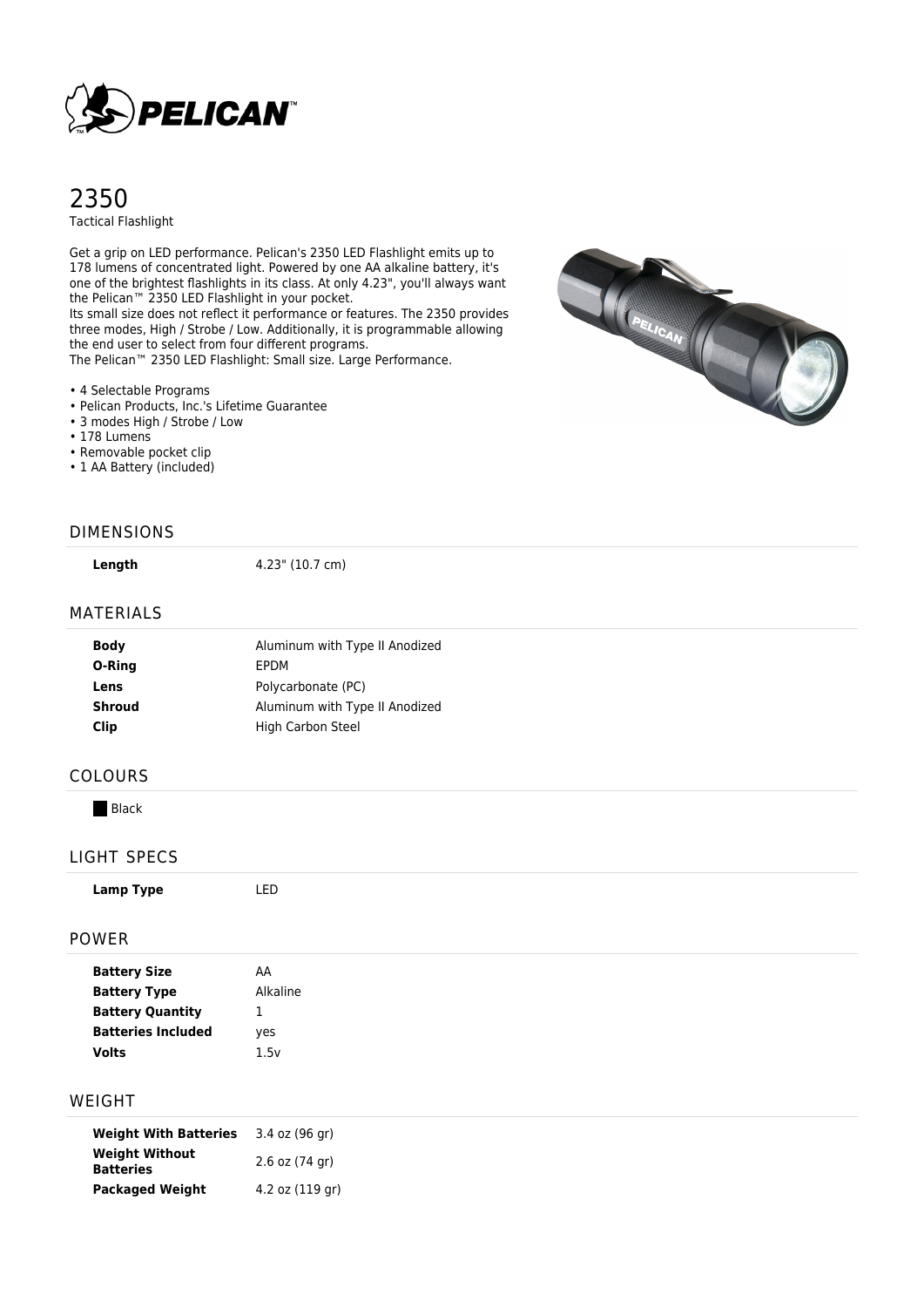### SWITCH

Light Modes **High / Strobe / Low** 

**Switch Type** Push Button Tail

**Military** yes

# OTHER

| <b>Minimum Pack</b> | 6 |
|---------------------|---|
| <b>Military</b>     | ۷ |
| <b>Package Code</b> | C |

| <b>FL1 STANDARD</b> | <b>HIGH</b>          | <b>LOW</b>          |
|---------------------|----------------------|---------------------|
|                     | 178<br><b>LUMENS</b> | 15<br><b>LUMENS</b> |
|                     | 2h 15mins            | 21h 0mins           |
|                     | 130m                 | 37m                 |
|                     | 4196cd               | 345cd               |
|                     | IPX7                 |                     |

# ACCESSORIES



**2469P** Replacement Battery